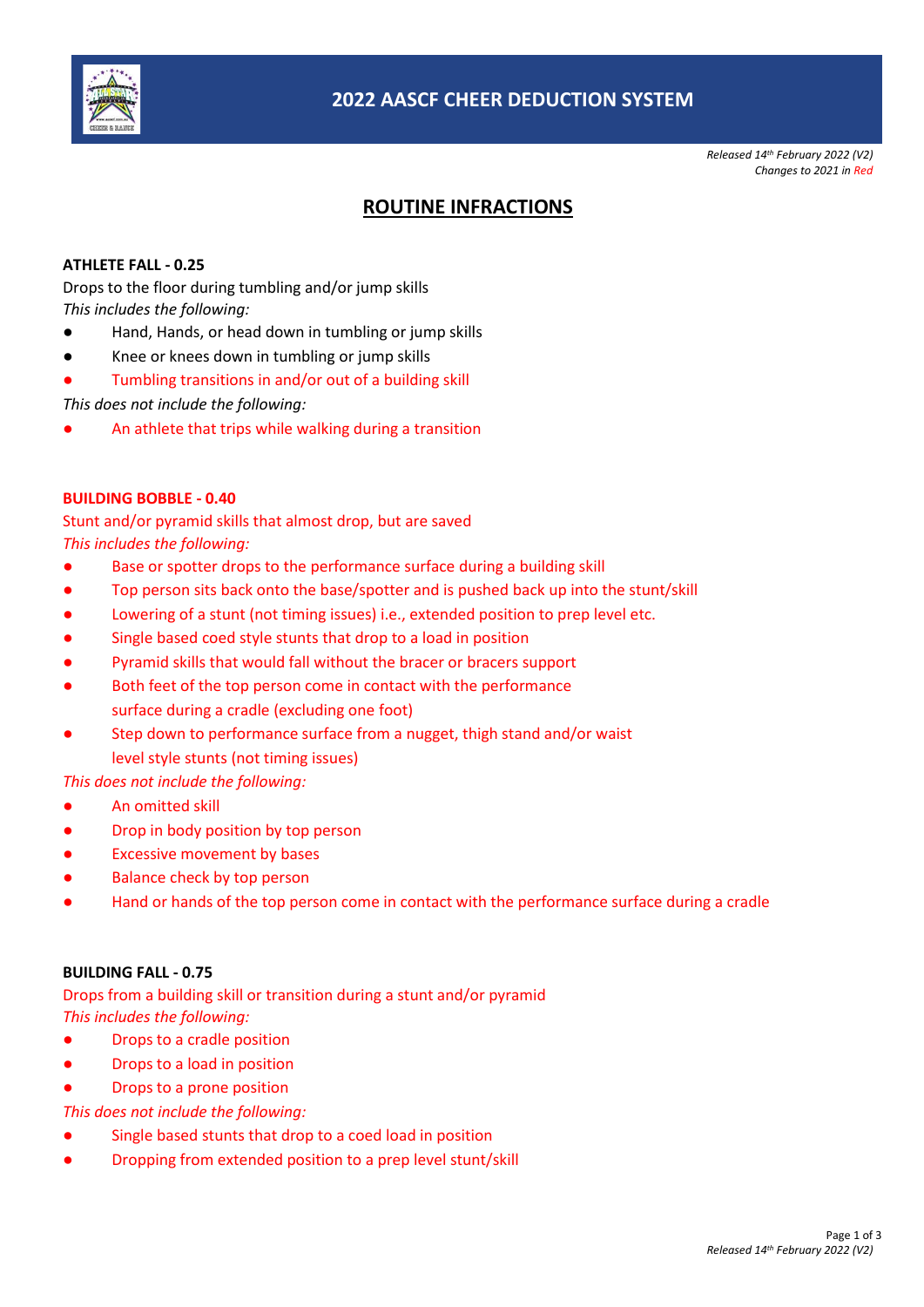#### **MAJOR BUILDING FALL - 1.25**

Drops to the performance surface from a stunt, pyramid or toss by the top person and/or the bases/spotter *This includes the following:*

- Multiple bases and/or spotters drop to the performance surface
- Top person lands on base and/or spotter who drops to the performance surface
- Single based coed style stunt where the top person lands on performance surface without assistance from baes and/or spotter

#### *This does not include the following:*

Top person comes in contact with the performance surface during a transitional stunt and/or pyramid that is continuous without interrupting/stopping

## **RULE VIOLATIONS**

#### **BOUNDARY VIOLATIONS - 0.25**

The performance surface is defined as the 42' x 54' competition floor. The competition boundary is defined as the performance surface and any immediate adjacent safety border. A .25 deduction will be assessed per occurrence for an athlete that makes contact with both feet outside the competition boundary. Stepping on, or just past the white tape is not a boundary violation.

#### **TIME LIMIT VIOLATIONS – 0.25**

Teams that exceed the allotted time by 1 or more seconds are subject to a .25 deduction. Judges will use a stopwatch/clock to measure the official time. Judges will not issue a deduction until their stopwatch/clock shows a time that exceeds 2 seconds over the allotted time, acknowledging the potential variance caused by human reaction speed and sound system time variations.

Teams that exceed the allotted time per category below will be subject to the deduction:

All Star – 2:30

Novice – 2:30

All Star Non Tumbling – 2:00

- Global Divisions 3:30 (must adhere to the breakdown below)
	- − Cheer: 0.30 seconds (minimum), 0:40 seconds (maximum)
	- − 0:20 seconds to move from Cheer to set for music portion
	- 2:30 maximum for music portion

## **LEGALITY INFRACTIONS – 0.25 / 0.50 / 1.0**

- Tumbling out of level 0.25
- Building out of level 0.50
- Building safety violation 1.0

*Clarification for building safety violation:*

- $\circ$  If a skill is performed illegally and appears to be inherently dangerous and/or unsafe regardless of the number of building groups
- $\circ$  If a skill is missing the number of athletes required to perform that skill legally (ex: not having the number of required catchers for a cradle)

## **IMAGE POLICY – 0.25**

Inappropriate choreography, uniform and/or music, as well as violations that break the image policy will be issued a 0.25 deduction.